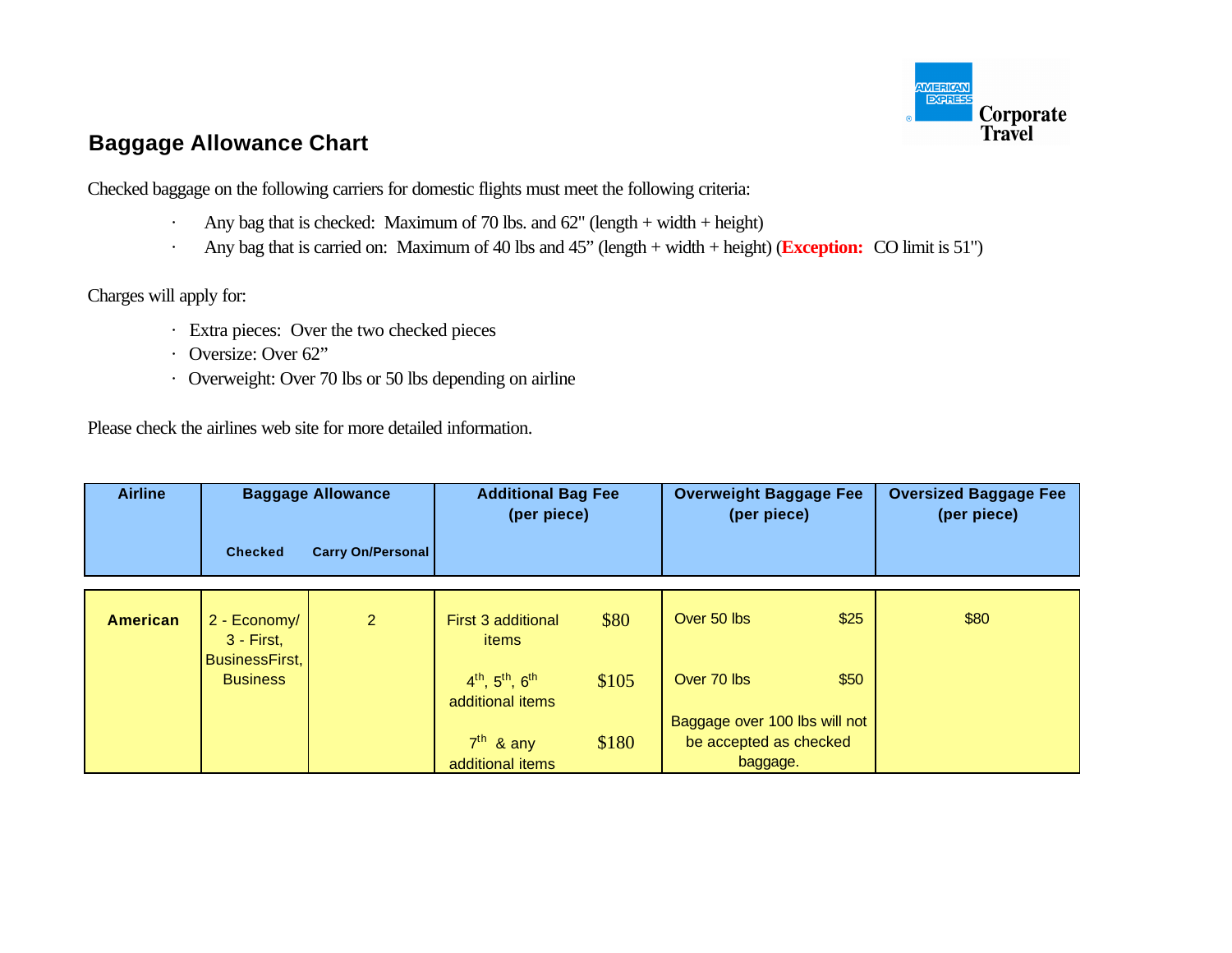| <b>America West</b> |                | Any of the following<br>combinations: |                                                                | Free | Less than<br>$70$ lbs                                                  | Free | Less than<br>62" | Free                                                                       |
|---------------------|----------------|---------------------------------------|----------------------------------------------------------------|------|------------------------------------------------------------------------|------|------------------|----------------------------------------------------------------------------|
|                     | 3              | 0                                     | $3 - 9$                                                        | \$80 |                                                                        |      |                  |                                                                            |
|                     | $\overline{2}$ |                                       |                                                                |      | 71 - 100 lbs                                                           | \$80 | 62" to 80"       | \$80                                                                       |
|                     |                |                                       |                                                                |      |                                                                        |      |                  |                                                                            |
|                     | $\mathbf{0}$   |                                       | Over 10 sent via Sports Express<br>or other commercial shipper |      | Over 101 lbs sent via Sports<br>Express or<br>other commercial shipper |      |                  | Greater than 80" sent via<br>Sports Express or<br>other commercial shipper |

| <b>Continental</b> | $\mathbf{2}$ | $\overline{2}$                  | First 3 additional<br>items                        | \$80  | \$80                                                                | \$80 |
|--------------------|--------------|---------------------------------|----------------------------------------------------|-------|---------------------------------------------------------------------|------|
|                    |              | Maximum of 51"<br>$(l + w + h)$ | $4^{th}$ , $5^{th}$ , $6^{th}$<br>additional items | \$105 | Baggage over 100 lbs will not<br>be accepted as checked<br>baggage. |      |
|                    |              |                                 | $7th$ & any<br>additional items                    | \$180 |                                                                     |      |

| Delta & Delta<br><b>Express</b>                                           | 2 - Economy/<br>3- First | $\overline{2}$ | First additional<br>item          | \$40<br>\$10  | 51 - 70 lbs<br>$51 - 70$ lbs                                        | \$25<br>\$25 | \$80<br>\$80 |
|---------------------------------------------------------------------------|--------------------------|----------------|-----------------------------------|---------------|---------------------------------------------------------------------|--------------|--------------|
| <b>Delta Shuttle,</b><br><b>Delta Express</b><br><b>Atlantic Coast</b>    |                          |                | 2nd, 3rd additional<br>items      | \$80<br>\$10  | 71 - 100 lbs<br>71 - 100 lbs                                        | \$80<br>\$80 |              |
| <b>Atlantic</b><br><b>Southeast</b><br><b>Chautauqua</b><br><b>Comair</b> |                          |                | 4th, 5th, 6th<br>additional items | \$105<br>\$25 | Baggage over 100 lbs will not<br>be accepted as checked<br>baggage. |              |              |
| <b>SkyWest</b>                                                            |                          |                | $7th$ & any<br>additional items   | \$180<br>\$50 | Platinumm Gold & Silver Medallion<br>SkyMiles members are exempt    |              |              |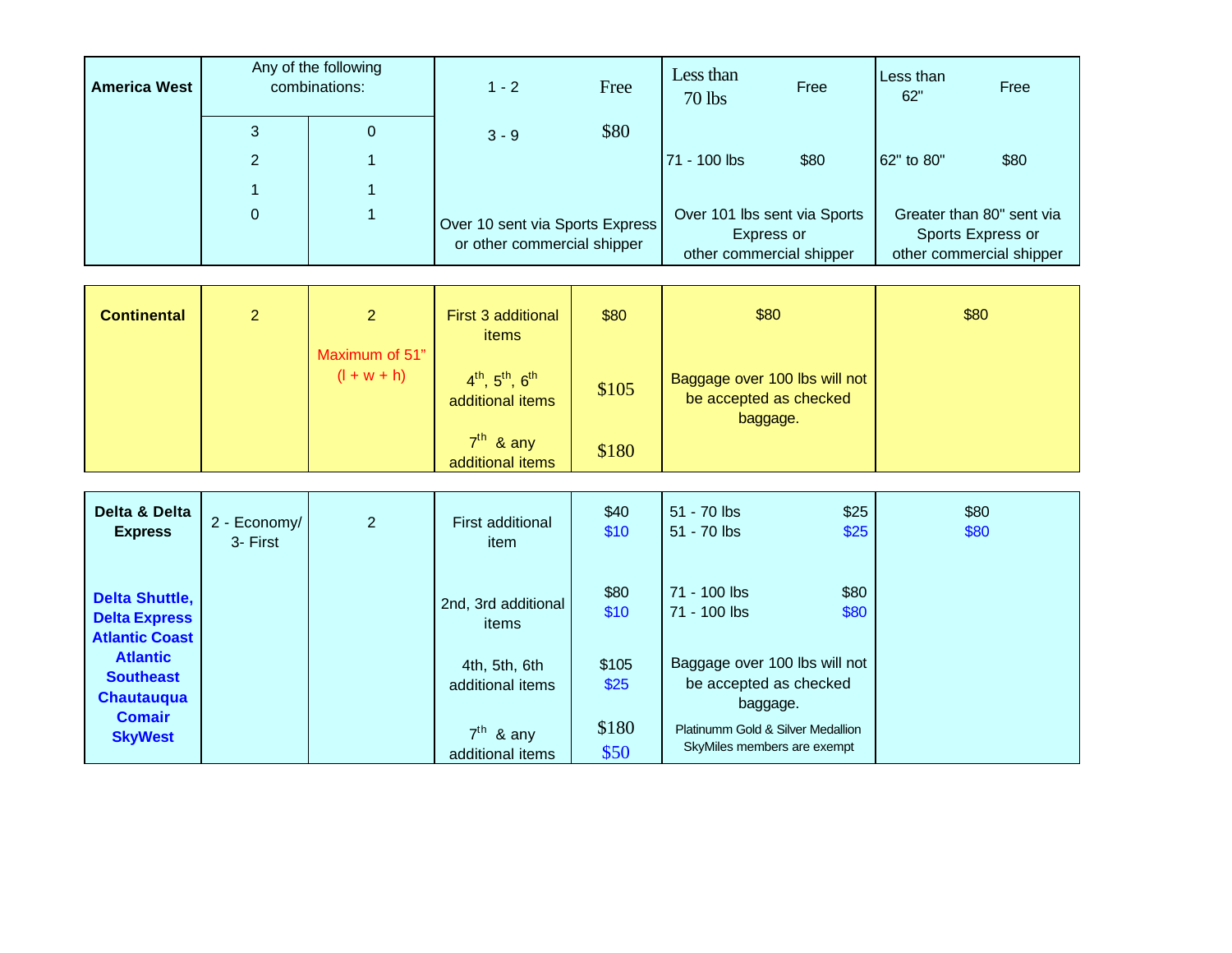| <b>Midwest</b><br><b>Express/</b>                   | $\overline{2}$ | 1 or | \$50 | \$50 | \$50 |
|-----------------------------------------------------|----------------|------|------|------|------|
| <b>Skyways/</b><br><b>Midwest</b><br><b>Express</b> | 3              | 0    |      |      |      |
| <b>Connection</b>                                   |                |      |      |      |      |

| <b>Northwest</b> | 2 - Economy/<br>3 - First | $\overline{2}$ | 1st, 2nd, 3rd<br>additional items | \$80 | 50 - 70 lbs - \$25<br>70-100 lbs - \$50                             | \$80 |
|------------------|---------------------------|----------------|-----------------------------------|------|---------------------------------------------------------------------|------|
|                  |                           |                |                                   |      | Baggage over 100 lbs will not<br>be accepted as checked<br>baggage. |      |

| <b>United</b> | ◠ | ∼ | Add additional<br>baggage | \$80 | Over 50 $lb$                                                        | \$25 | \$80 |
|---------------|---|---|---------------------------|------|---------------------------------------------------------------------|------|------|
|               |   |   |                           |      | Baggage over 100 lbs will not<br>be accepted as checked<br>baggage. |      |      |

| <b>US Airways</b> | $\overline{2}$ | $\overline{2}$ | 1st, 2nd, 3rd<br>additional items | \$80 | \$80                                                                | \$80 |
|-------------------|----------------|----------------|-----------------------------------|------|---------------------------------------------------------------------|------|
|                   |                |                |                                   |      | Baggage over 100 lbs will not<br>be accepted as checked<br>baggage. |      |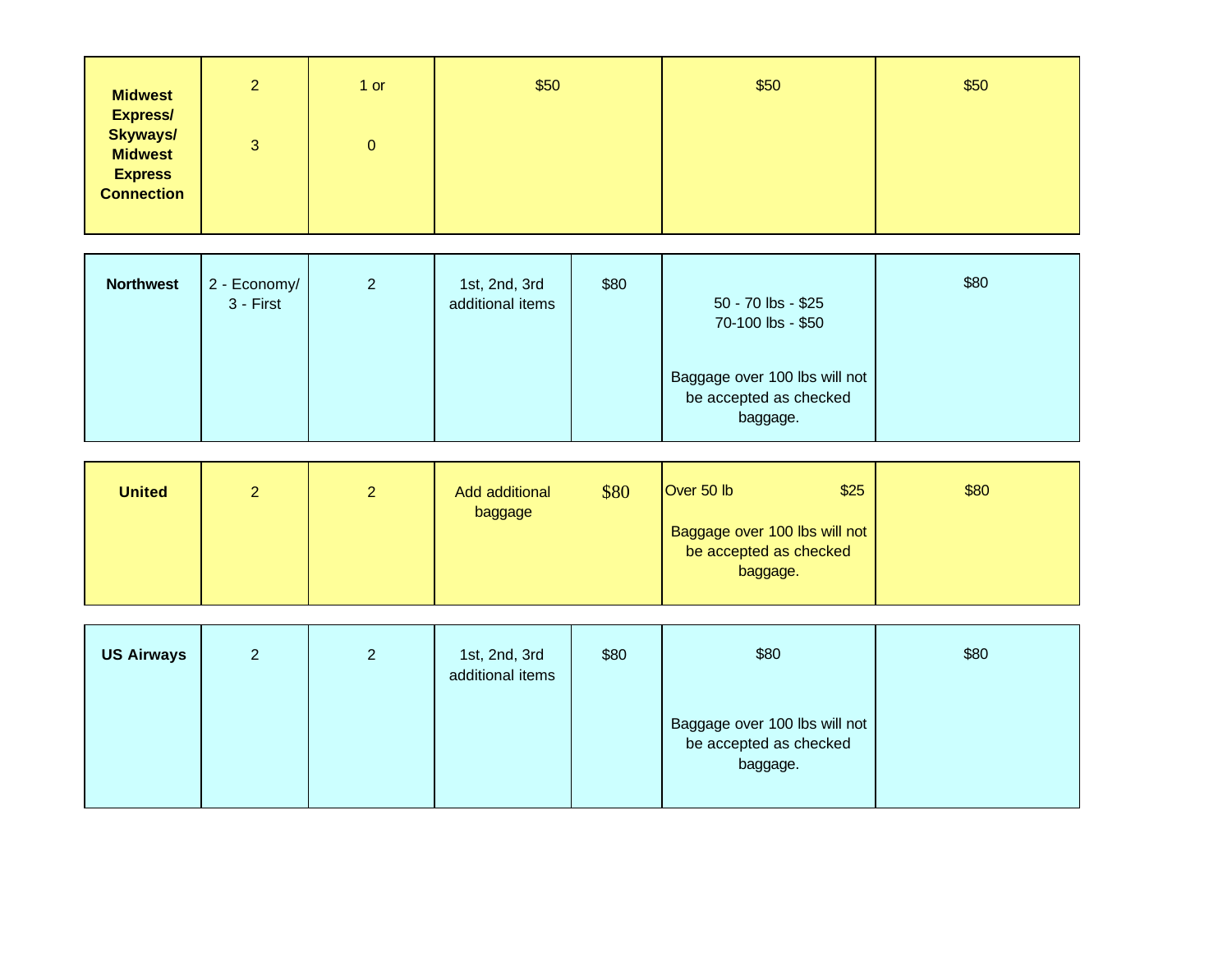## **American**

The free baggage allowance varies by international destination. Please contact an American Airlines representative at 1-800-433-7300 for specifics.

### **Baggage checked to the United Kingdom**

Inter-airport baggage connection service for flights operating at London Heathrow (LHR) and London Gatwick (LGW) airports has been discontinued.

Passengers are required to claim their checked baggage upon arrival in London, clear Customs with checked and hand baggage, and proceed directly to the connecting airport.

Ground transportation is available to all passengers. Complimentary vouchers on Speedlink will be provided to our First and Business Class passengers upon arrival in London.

### **Excess Baggage for International Travel from Miami**

Overweight baggage (individual pieces weighing over 70 pounds) will no longer be accepted for customers originating in Miami and traveling to international destinations including Europe, the Caribbean, Mexico, Bahamas, Central America and South America. Customers who are concerned about overweight baggage are encouraged to distribute baggage over several pieces.

## **America West - See Domestic**

## **US Airways**

For travel between the U.S./Canada and Europe, and the U.S./Canada and all locations served by US Airways in the Caribbean, Mexico and Bermuda; except Puerto Rico and the U.S. Virgin Islands, the maximum baggage allowance is two checked bags, one carry-on and one personal item.

A fee will be imposed if checked baggage exceeds a maximum of 70 pounds or 62 inches in overall length, width and height per piece or if the total number of pieces (checked and carry-on) exceeds three.

NOTE: INTERNATIONAL CUSTOMERS ARE SUBJECT TO DIFFERENT FREE BAGGAGE ALLOWANCES AND EXCESS CHARGES, DEPENDING ON DESTINATION. INFORMATION IS AVAILABLE FROM US AIRWAYS.

Please contact US Airways at 800-622-1015 for futher information.

## **Continental**

International allowances, rates and excess baggage policies vary by destination and time of the year (peak and off peak seasonal travel). Please contact Continental Airlines Reservations at 1-800-525-0280 to obtain specific rates based on destination and time of travel.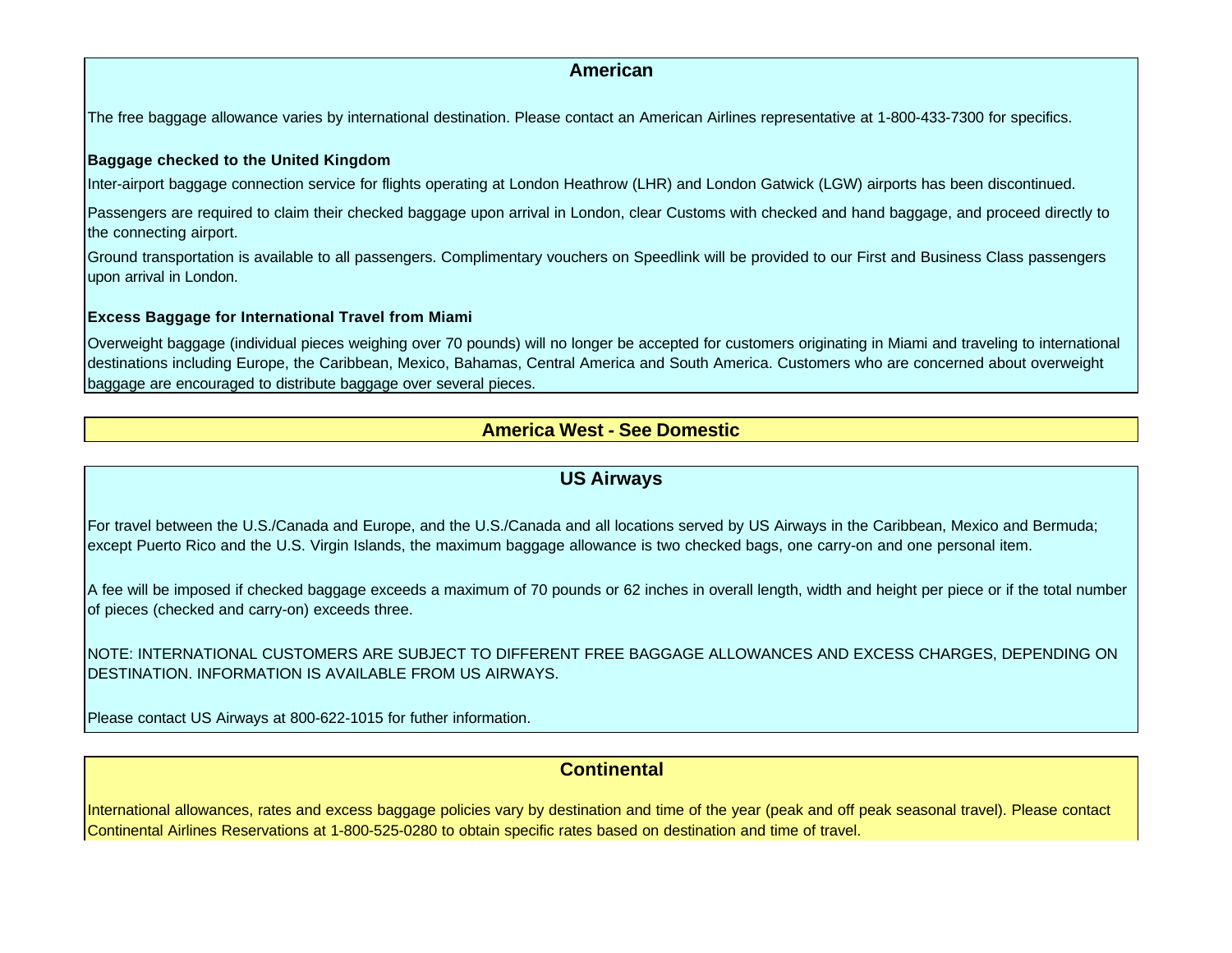### **Free Baggage Acceptance\***

2 Checked Bags: Maximum 70 lbs and 62" (Length + Width + Height)

1 Carry-on Bag: Maximum 40 lbs and 51"  $(L + W + H)$ 

1 Box: Instead of 1 free bag; Maximum 70 lbs and  $62^{\circ}$  (L + W + H)

Boxes are accepted on a voluntary separation and limited liability basis only (space available only, in good condition and labeled). Boxes are not accepted on Continental ExpressJet destinations to Mexico.

BusinessFirst Customers - 3 checked bags; Box does not travel standby.

## **Charges will apply for:**

Extra Pieces: Over your two checked pieces

Oversize: Over 62"  $(L + W + H)$ Overweight: Over 70 lbs Please review the excess baggage policies for possible embargo dates and destinations.

All oversize or overweight baggage, all boxes and any extra pieces are carried on a space available basis, and may not arrive at customer's destination for up to five days. Excess baggage is accepted on limited release.

## **United**

### **Carry-on bags**

For travel worldwide on United Airlines, you may carry on one bag and one personal item such as a purse, briefcase, or laptop computer. A carry-on bag must fit under your seat or in the overhead bin and cannot weigh more than 50 lbs. Its linear dimensions (length + width + height) cannot exceed 9" x 14" x 22". United Airlines may require that a carry-on item travel as checked baggage if the item cannot be safely stowed on a particular flight.

If you are traveling outside of North America, United's free baggage allowance may vary. Contact United at 800-538-2929 for details.

## **Excess Baggage - Latin America**

Passengers traveling to Bogota and Lima are limited to two pieces of excess baggage year round. Passengers traveling to Guatemala and San Salvador are limited to two pieces of excess baggage from January 16 through November 14. See the restrictions noted under International Baggage Allowances on our Checked & Carry-On Allowances page.

The fees listed below apply to travel from the US and Canada to Latin America and Mexico. For excess baggage charges to all other destinations, please contact Delta Reservation Sales at 800-241-4141.

### **Delta**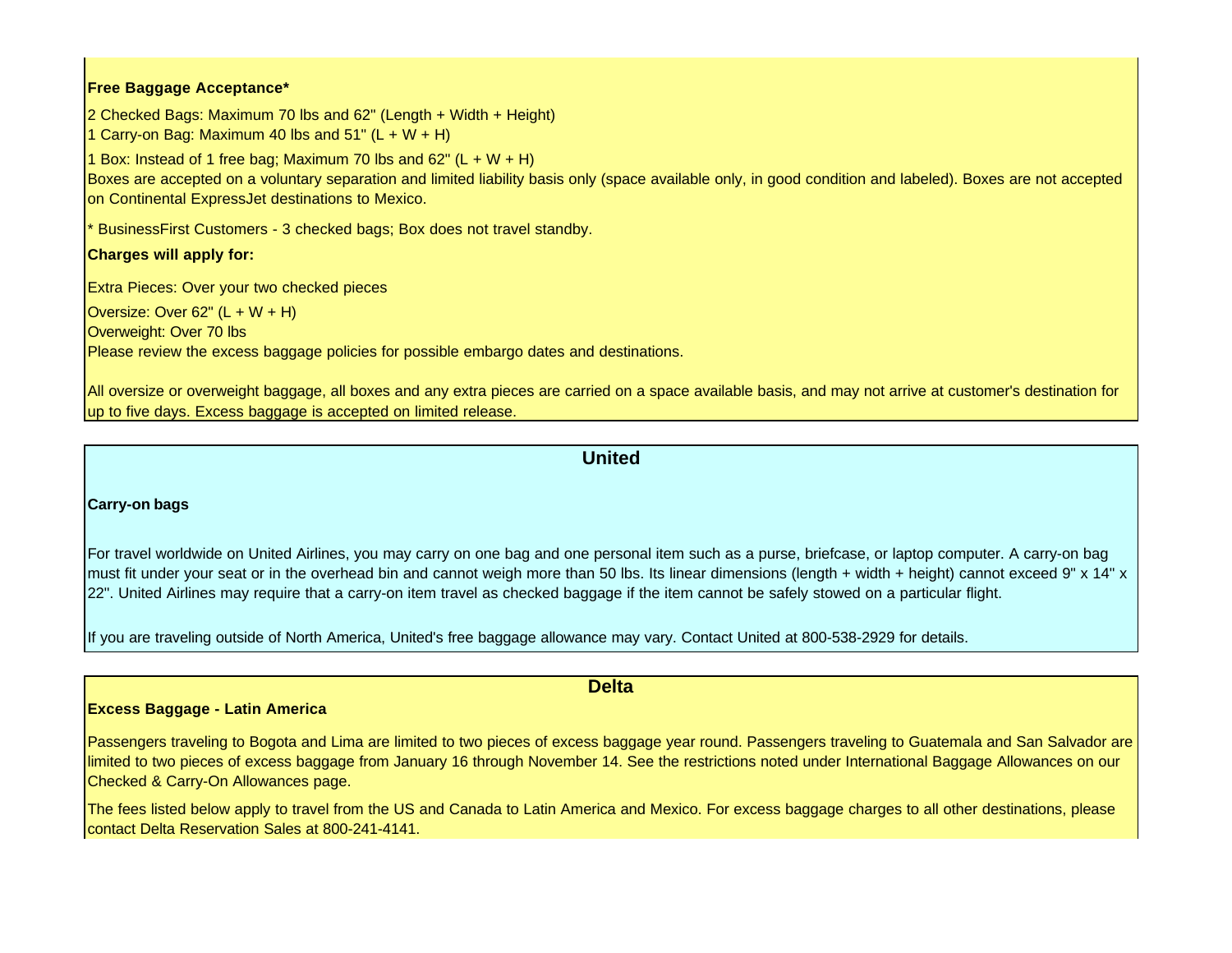*Number of Additional Bags Fee Paid at Check-In*  Each additional item above the limits stated above \$100 USD/\$155 CAD

*Additional condition for acceptance of excess baggage:* 

Only factory-sealed boxes will be accepted to Latin American destination (excluding Brazil, Chile, and Mexico) at any time during the year. Exceptions are garment, utility and bicycle boxes provided by Delta.

## **Embargo**

Excess baggage is not allowed on flights:

to or from Mexico via the Delta Connection® carriers any time during the year.

to Guadalajara, Guatemala, Mexico City, Panama City, San Salvador, and San Jose between November 15 and January 15.

For excess baggage charges to all other destinations, please contact Delta Reservation Sales at 800-241-4141.

## **Northwest**

## **Checked Luggage**

International Free Luggage Allowance Checked Luggage Northwest will accept a total of two pieces of checked luggage for coach passengers and three pieces for World Business Class passengers, subject to the same maximum weight limitation as stated for domestic travel, which is 70 pounds (32 kgs) per piece and not more than 62 linear inches (158 cm) per piece.

For Northwest travel intra-Asia, the maximum checked luggage weight limitation is 20 kgs for Coach Class and 30 kgs for World Business Class.

## **Carry-On Luggage**

Northwest will accept one carry-on item, with a maximum outside linear dimension of 45 inches. This piece must be of a size and shape to fit under the seat in front of the passenger, or in an enclosed overhead compartment. In addition to the one piece of carry-on luggage, customers may also carry a purse or briefcase or laptop computer. Luggage not meeting these specifications must be transported as checked baggage.

Please contact Northwest at 800-447-4747 for further information.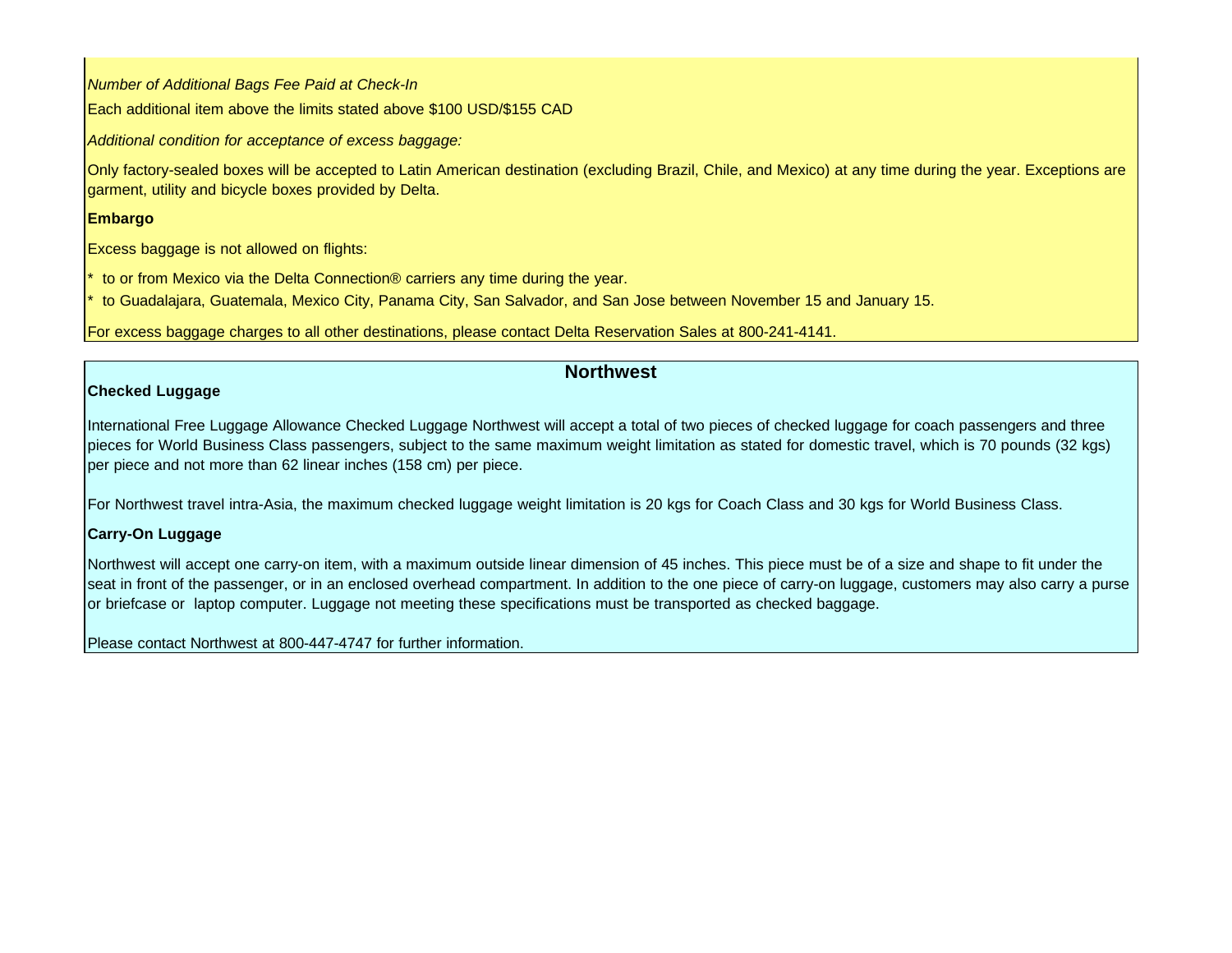## **Aeromexico**

#### **Checked Baggage**

*Clase Premier:* Three pieces of baggage, none of which may exceed 1.58 meters (62 inches) in outer dimensions (length+width+height), and whose combined weight does not surpass 70 kg (154 pounds). No piece can weigh more than 32 kilograms (70 pounds).

*Coach Class:* Two pieces of baggage, the larger of which should not exceed 1.58 m (62 inches) in outer dimensions (length+width+height), and the heaviest of which cannot weigh more than 32 kg (70 pounds). The sum of the two pieces may not exceed 2.73 m (107 inches) in outer dimensions, and their combined weight cannot surpass 64 kg (154 pounds).

#### **Excess baggage to or from the United States will be charged on a per-piece basis, as follows:**

1 - \$50; 2 - \$150; 3 - \$250; 4 - \$350; 5 - \$450

Please contact Aeromexico for further information, 1-800-237-6639.

## **Air Canada**

### **Carry-On Baggage**

Air Canada and its regional carriers allow each customer tocarry on two pieces (one standard, one personal) (standard article 23cm x 40cm x55cm - Personal article 16cm x 33cm x 43cm)

### **Checked Baggage**

Air Canada and its regional carriers allow each customer to bring along two pieces of luggage which is carried in the baggage compartment of the aircraft at no charge. The overall measurement of each piece (L + W + H) must be less than 62 inches or 158 cm, and the weight less than 70 lbs. or 32 kgs. Note that checked baggage weighing more than 100 lbs or 45 kgs. will not be accepted.

### **Excess Baggage**

For travel from/to Canada to/from the US or to/from Mexico: \$50.00 plus applicable taxes for one way

Please contact Air Canada for further information, 1-888-247-2262.

**Air France**

**Carry - On Baggage**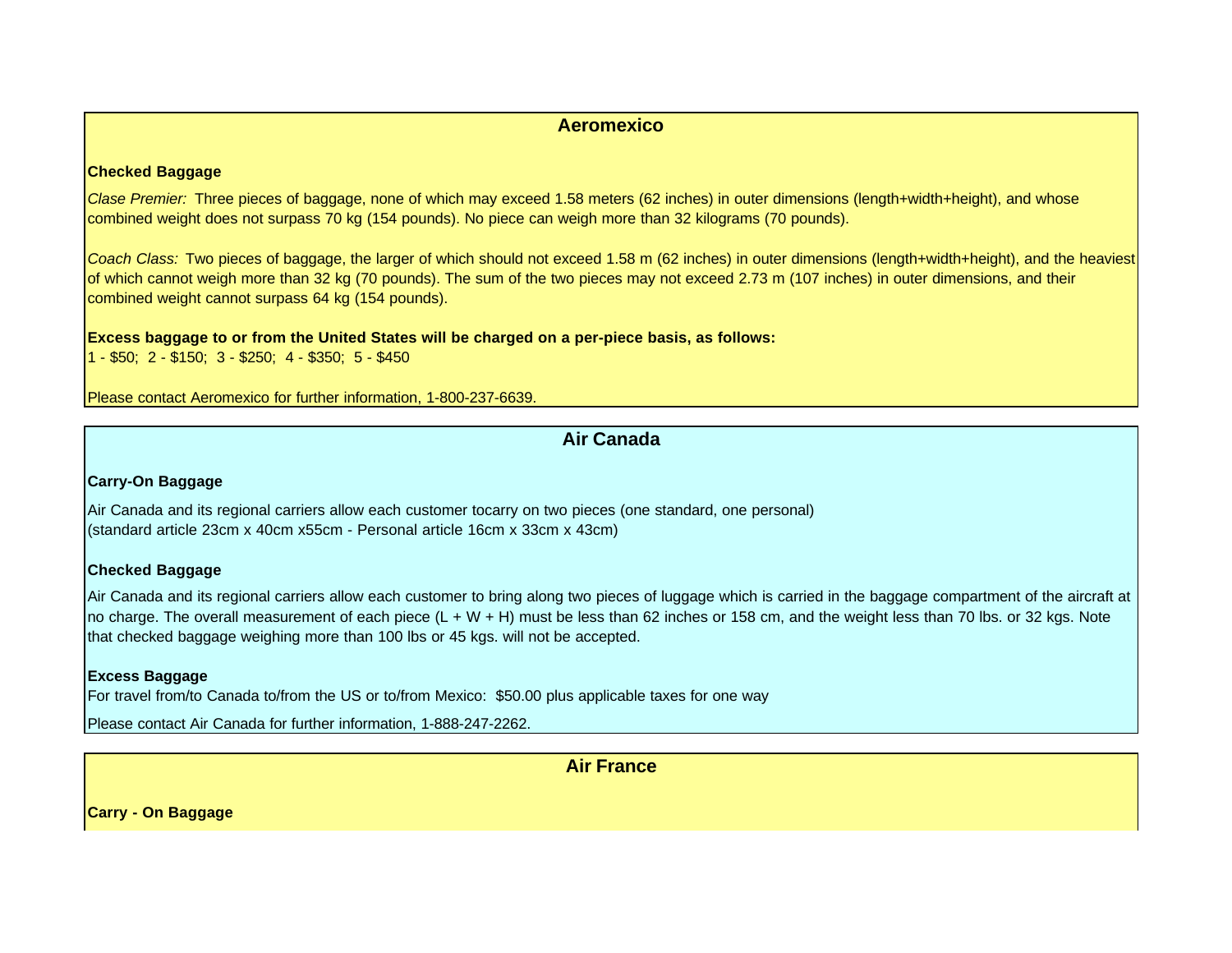In addition to an accessory like a purse or laptop, you are allowed a single piece of hand baggage on board. Due to current strengthened safety measures, this also applies to L'Espace Affaires and L'Espace Première passengers.

#### **Checked Baggage**

Your baggage is carried free of charge in the baggage hold with a weight restriction, see your ticket (may vary with transport class and destination). To and from the US and Canada, the allowance includes the number of bags and their sizes (request information as you reserve). Beyond the allowance, you are charged an excess baggage fee.

Please contact Air France for further information, 800-237-2747.

## **Cathay Pacific**

## **Carry-On Baggage**

For all classes, each passenger (except infants) can enjoy a free baggage allowance of one cabin bag not exceeding 56x36x23cm (22x14x9 in) in size . These dimensions include wheels, handles and side pockets. Different travel classes have different weight limits: First Class - 15kg (33 lbs), Business Class - 10kg (22 lbs), Economy Class - 7kg (15 lbs).

All First and Business Class travellers can also bring the following free:

1 garment bag measuring a maximum of 20cm (8 inches) thick when folded in half, or 1 soft bag no more than 20cm (8 inches) thick

### **Checked Baggage**

Free baggage allowance if you are travelling to, from or via the USA, Canada and selected South American countries. Checked Bags Total Dimensions Per Bag Maximum Weight Per Bag: 2 - 158cm (62") 32kg (70lbs)

### **Excess Baggage Charge**

All excess baggage will be charged at the applicable rate. Please contact their reservations office for exact rates, 800-233-2742.

## **China Airlines**

**Carry - On Baggage**

Only one piece of unchecked baggage, of which the sum of the greatest outside linear dimensions does not exceed 45 inches (114cms), is allowed.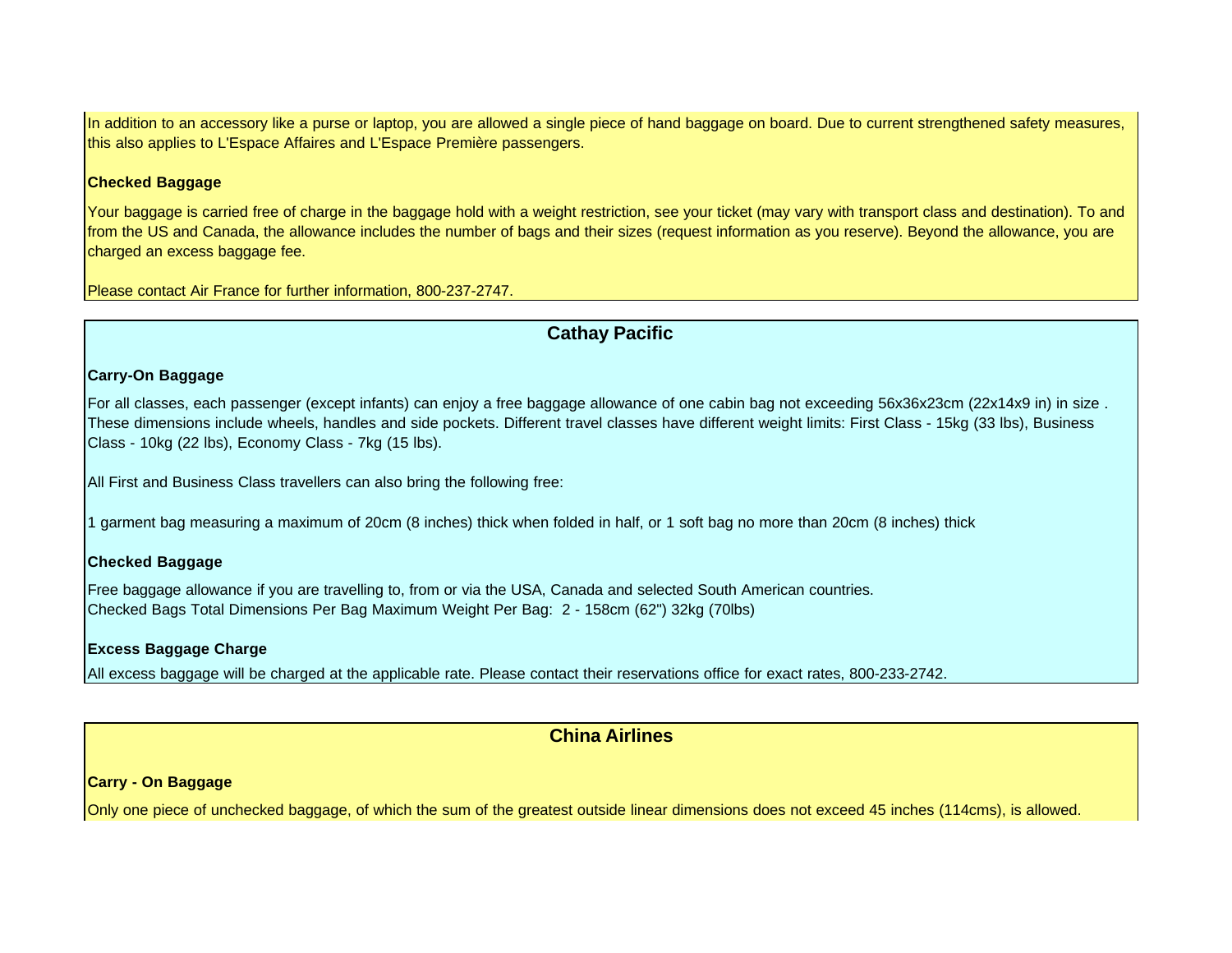#### **Checked Baggage**

*First Class* 

Two pieces of baggage of which the sum of the greatest outside linear dimensions of each does not exceed 62 inches (158cms), and the weight of each does not exceed 70lbs (32kgs).

*Dynasty Class* 

The same free baggage allowance as that for First Class shall apply.

## *Economy Class*

Two pieces of baggage (measured together) of which the sum of the greatest outside linear dimensions does not exceed 107 inches (269cms), provided the sum of the outside linear dimensions of each bag does not exceed 62 inches (158cms), and that the weight of each does not exceed 70lbs (32kgs).

## **Oversize Baggage**

Please contact our reservation section, 800-227-5118, if the sum of the outside linear dimensions of your baggage exceed 80 inches (203cms).

## **Japan Airlines**

## **Carry - On Baggage**

Carry-on baggage should be limited to one piece with linear dimensions not exceeding 115cm (45 in.) besides small personal effects for in cabin use.

## **Checked Baggage**

Flights to/from U.S.A. (including Guam and Saipan), Canada, Mexico and Brazil.

*First Class & Executive Class:* 2 pieces with total linear dimensions (length + height + width) of each not exceeding 158cm (62 in.). Each piece must not weigh more than 32kg. (70 lbs.).

*Economy Class:* 2 pieces meeting the requirement described above and in addition the sum of total linear dimensions of 2 pieces must not exceed 273cm (106 in.).

Note: As there are some exceptions to the allowances described above, please contact your nearest JAL office for exact details.

## **Excess Baggage**

An excess baggage charge is required for baggage exceeding the free baggage allowance.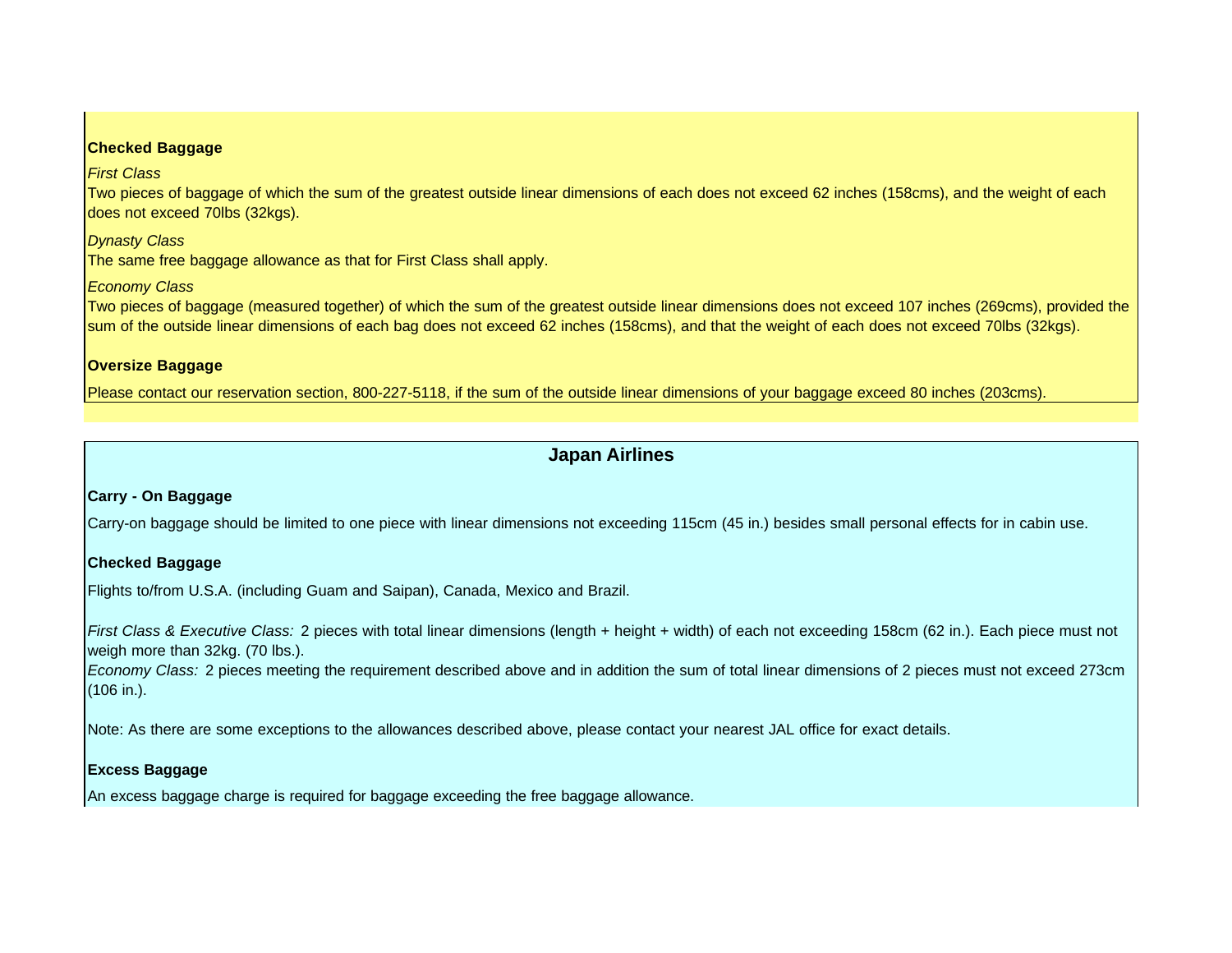For bulky baggage with total linear dimensions exceeding 203 cm (106 in.) or with the weight exceeding 32kg (70 lbs.), please contact a JAL office in advance, 800-525-3663.

## **KLM - See Northwest**

## **Lufthansa**

### **Carry - On Baggage**

One piece per passenger (max. size 22x16x8 in.) and a personal item such as a purse, briefcase or laptop. Weight restriction for carry-on baggage iks limited to 18 lbs./8 kg.

#### **Checked Baggage**

Checked in baggage is limited to 2 pieces at 70 lbs. (32 kg) per passenger on all flights from the U.S. to Germany. Please be advised that each piece in First and Business Class may not exceed 62 in./158 cm (length + height + width) and in Economy Class 2 pieces together may not exceed 107 in./273 cm. Anything above 70 lbs. per piece may be subject to excess charges and must be booked in advance. (Please contact our their Reservations office for more details.)

### **Excess Baggage**

Baggage exceeding the free baggage allowance may be transported as excess baggage;the charge is 1,5%of the one-way Economy Class fare per kg,or a set fee for baggage transported on the piece-baggage concept.

There are a number of exceptions to free baggage allowance and excess baggage. Please contact Lufthansa for further details, 800 645-3880.

## **Malaysia Airlines**

## **Carry - On Baggage**

Passengers are allowed only 1 piece of carry on luggage in addition to one small sized purse. The maximum linear dimensions when measured together must not exceed 115cm for wide body aircraft or I04 cm for narrow body aircraft.

### **Checked Baggage Allowance for Trans-Pacific/Atlantic Sectors**

*First Class, Business Class and Economy Class*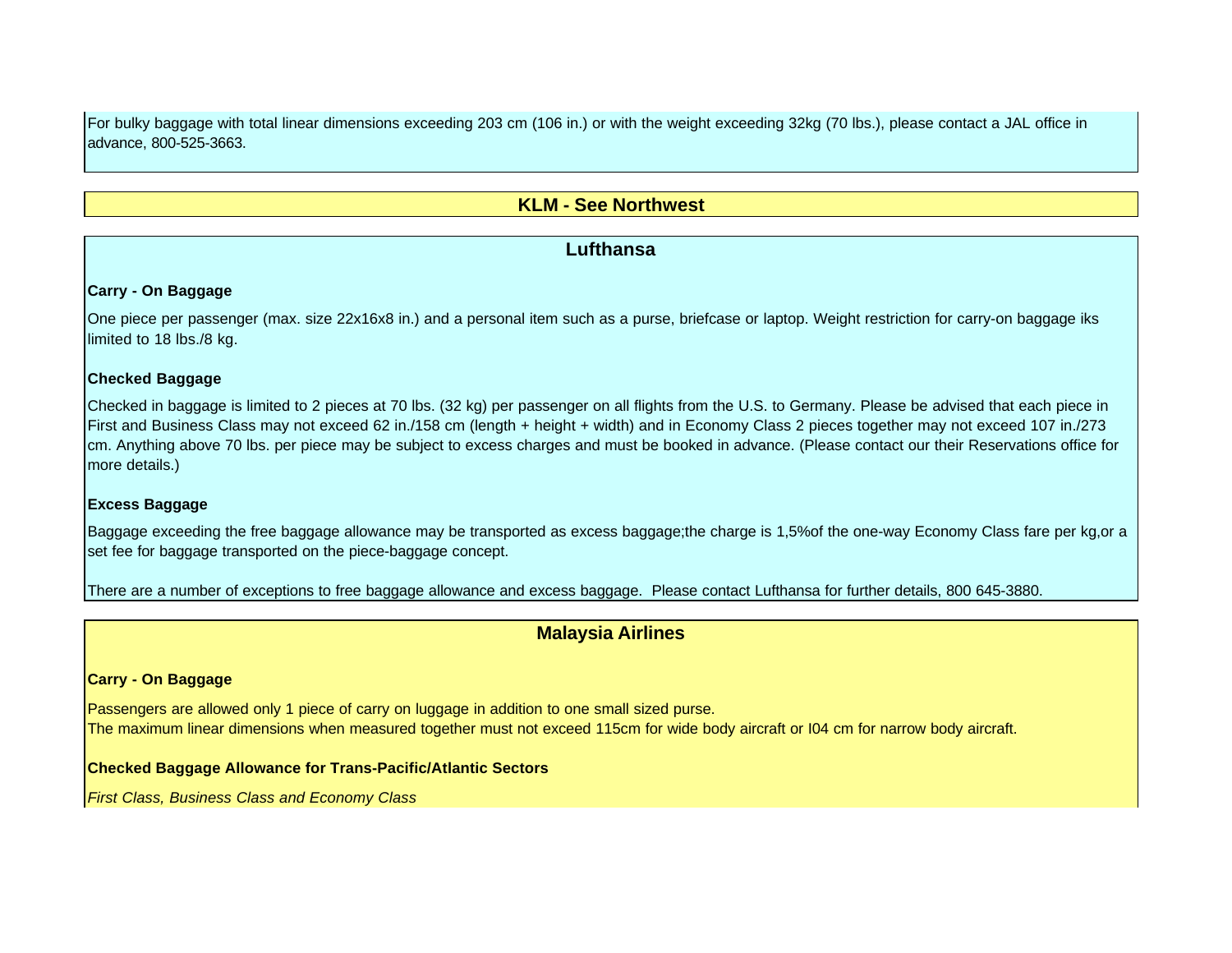A maximum of two pieces of baggage per passenger is allowed. The overall length of the two bags combined do not exceed 107". The maximum weigt of any one bag shall not exceed 70 lbs.

#### **Checked Baggage Allowance for Other Sectors**

*First Class* - 88 lbs. *Golden Club Class* - 66 lbs. *Economy Class - 44 lbs. Fokker 50* - 33 lbs. *Twin Otter* - 22 lbs.

#### **Excess Baggage**

For Trans-Pacific/Atlantic sectors, rates are available at our check-in counters. For other sectors, the rate is charged at I.5% of published economy class fare.

Please contact Malaysia Airlines for further information, 800-552-9264.

### **Qantas**

### **Carry - On Baggage**

Carry on baggage limits have changed for passengers in all classes within and from the US, due to government regulations. Passengers may only carry on one bag plus a personal item - such as a purse, briefcase, laptop, backpack or similar - per passenger.

## **Checked Baggage**

*Travel to/from USA, US Territories, Tahiti, South America and Canada via the Pacific First:* 2 pieces Total dimensions\* of each piece must not exceed 158cm (62in) *Business/Economy:* 2 pieces Total dimensions\* of the 2 pieces must not exceed 270cm (106in) with no 1 piece exceeding 158cm (62in)

#### **Excess Baggage**

Excess Baggage rates vary depending on the destination. Please contact Qantas for these rates, 800-227-4500.

**Singapore Airlines**